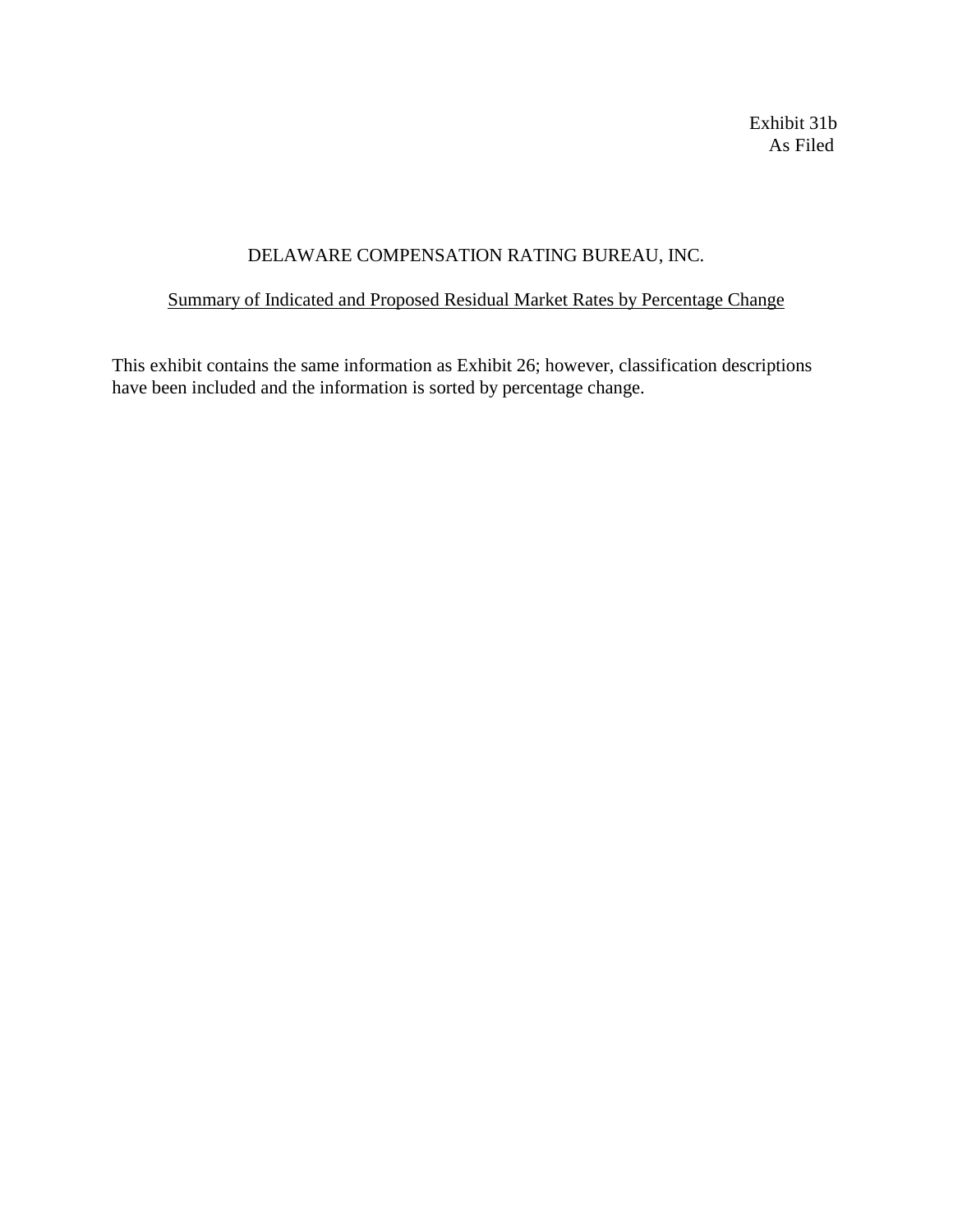| Ind<br>Grp                | Class<br>Code |           | <b>Class Description</b>                                 | <b>Current Rate</b><br><b>Pre DCCPAP</b><br><b>Pre Surcharge</b> | <b>Indicated Rate</b><br>Pre DCCPAP<br><b>Pre Surcharge</b> | <b>Proposed Rate</b><br>Pre DCCPAP<br><b>Pre Surcharge</b> | Proposed<br>% Change | <b>Proposed Rate</b><br><b>Incl DCCPAP</b><br><b>Post Surcharge</b> |
|---------------------------|---------------|-----------|----------------------------------------------------------|------------------------------------------------------------------|-------------------------------------------------------------|------------------------------------------------------------|----------------------|---------------------------------------------------------------------|
|                           |               |           |                                                          |                                                                  |                                                             |                                                            |                      |                                                                     |
| $\mathbf{1}$              | 474           | <b>NR</b> | Electric Power or Electric Transmission Equipment Mfg.   | 2.41                                                             | 2.25                                                        | 2.25                                                       | $-6.64$              | 2.31                                                                |
| 3                         | 904           | <b>NR</b> | <b>Investigative Agency</b>                              | 6.28                                                             | 5.96                                                        | 5.96                                                       | $-5.10$              | 6.11                                                                |
| 3                         | 961           |           | Hospital                                                 | 2.47                                                             | 2.40                                                        | 2.40                                                       | $-2.83$              | 2.46                                                                |
| $\mathbf{1}$              | 257           | <b>NR</b> | Paper Container Mfg                                      | 10.46                                                            | 10.29                                                       | 10.29                                                      | $-1.63$              | 10.56                                                               |
| $\mathbf{1}$              | 105           | <b>NR</b> | Bakery, Wholesale                                        | 9.71                                                             | 9.63                                                        | 9.63                                                       | $-0.82$              | 9.88                                                                |
| 3                         | 9108          | <b>NR</b> | Aircraft Passenger Surcharge                             | 100.00                                                           | 100.00                                                      | 100.00                                                     | 0.00                 | 102.60                                                              |
| $\ensuremath{\mathsf{3}}$ | 9985          | <b>NR</b> | Radiation Exposure                                       | Α                                                                | Α                                                           | Α                                                          | 0.00                 | Α                                                                   |
| $\mathbf{1}$              | 255           | <b>NR</b> | Paper Mfg                                                | 7.81                                                             | 7.82                                                        | 7.82                                                       | 0.13                 | 8.02                                                                |
| $\mathbf{1}$              | 4771          | <b>NR</b> | Explosives or Ammunition Mfg., NOC                       | 11.35                                                            | 11.38                                                       | 11.38                                                      | 0.26                 | 11.68                                                               |
| $\mathbf{1}$              | 0771          | <b>NR</b> | Non-Rateable Element - Class 4771                        | 2.86                                                             | 2.87                                                        | 2.87                                                       | 0.35                 | 2.94                                                                |
| 3                         | 951           |           | Salesmen - Outside                                       | 1.43                                                             | 1.44                                                        | 1.44                                                       | 0.70                 | 1.48                                                                |
| $\mathbf{1}$              | 535           | <b>NR</b> | Glassware Mfg, NOC                                       | 7.12                                                             | 7.26                                                        | 7.26                                                       | 1.97                 | 7.45                                                                |
| $\mathbf{1}$              | 483           | <b>NR</b> | Office Machine Mfg                                       | 2.81                                                             | 2.87                                                        | 2.87                                                       | 2.14                 | 2.94                                                                |
| 3                         | 963           |           | Churches                                                 | 1.39                                                             | 1.43                                                        | 1.43                                                       | 2.88                 | 1.47                                                                |
| $\mathbf{1}$              | 486           | <b>NR</b> | Lightbulb/Electronic Tube Manufacturing                  | 5.49                                                             | 5.69                                                        | 5.69                                                       | 3.64                 | 5.84                                                                |
| $\mathbf{1}$              | 415           | <b>NR</b> | <b>Fabricated Plate Work</b>                             | 9.27                                                             | 9.62                                                        | 9.62                                                       | 3.78                 | 9.87                                                                |
| 3                         | 865           |           | Poultry/Fish Dealer/Processor                            | 4.93                                                             | 5.14                                                        | 5.14                                                       | 4.26                 | 5.27                                                                |
| $\mathbf{1}$              | 403           | <b>NR</b> | Rolling, Drawing, or Extruding Non-Ferrous Metal         | 6.69                                                             | 7.00                                                        | 7.00                                                       | 4.63                 | 7.18                                                                |
| $\mathbf{1}$              | 491           | <b>NR</b> | Rolling, Drawing, or Extruding Non-Ferrous Metal - Temp. | 6.69                                                             | 7.51                                                        | 7.00                                                       | 4.63                 | 7.18                                                                |
| 3                         | 819           |           | Auto Salesmen                                            | 1.64                                                             | 1.72                                                        | 1.72                                                       | 4.88                 | 1.76                                                                |
| $\mathbf{1}$              | 451           | NR.       | Auto Body Mfg                                            | 9.40                                                             | 9.86                                                        | 9.86                                                       | 4.89                 | 10.12                                                               |
| $\mathbf 1$               | 495           | <b>NR</b> | Auto Body Mfg - Temporary Staffing Class                 | 9.40                                                             | 10.56                                                       | 9.86                                                       | 4.89                 | 10.12                                                               |
| $\overline{2}$            | 675           |           | Machinery or Equipment Erection                          | 8.11                                                             | 8.51                                                        | 8.51                                                       | 4.93                 | 9.35                                                                |
| $\mathbf{1}$              | 421           | <b>NR</b> | <b>Steel Foundries</b>                                   | 14.75                                                            | 15.48                                                       | 15.48                                                      | 4.95                 | 15.88                                                               |
| $\mathbf{1}$              | 227           |           | Oilcloth Mfg                                             | 8.73                                                             | 9.18                                                        | 9.18                                                       | 5.15                 | 9.42                                                                |
| $\mathbf{1}$              | 555           |           | Drug & Medicine Mfg.                                     | 1.73                                                             | 1.82                                                        | 1.82                                                       | 5.20                 | 1.87                                                                |
| $\mathbf 1$               | 755           |           | <b>Electric Utilities</b>                                | 5.75                                                             | 6.05                                                        | 6.05                                                       | 5.22                 | 6.21                                                                |
| $\mathbf{1}$              | 464           |           | Machinery Mfg., N.O.C.                                   | 7.67                                                             | 8.09                                                        | 8.09                                                       | 5.48                 | 8.30                                                                |
| $\mathbf{1}$              | 107           | NR.       | Candy Mfg                                                | 7.10                                                             | 7.49                                                        | 7.49                                                       | 5.49                 | 7.68                                                                |
| $\mathbf{1}$              | 187           | <b>NR</b> | Candy Mfg - Temporary Staffing Class                     | 7.10                                                             | 8.07                                                        | 7.49                                                       | 5.49                 | 7.68                                                                |
| $\mathbf{1}$              | 221           |           | Plastics Mfg, Injection Molding                          | 8.12                                                             | 8.57                                                        | 8.57                                                       | 5.54                 | 8.79                                                                |
| $\mathbf{1}$              | 275           | NR.       | Plastics Mfg, Injection Molding - Temp. Staffing Class   | 8.12                                                             | 7.98                                                        | 8.57                                                       | 5.54                 | 8.79                                                                |
| 3                         | 973           |           | Hotel, All Other Employees                               | 5.40                                                             | 5.70                                                        | 5.70                                                       | 5.56                 | 5.85                                                                |
| 3                         | 899           | <b>NR</b> | Bar and Tavern                                           | 3.95                                                             | 4.17                                                        | 4.17                                                       | 5.57                 | 4.28                                                                |
| $\mathbf{1}$              | 506           | <b>NR</b> | Powder Metal Prod Mfg                                    | 4.78                                                             | 5.05                                                        | 5.05                                                       | 5.65                 | 5.18                                                                |
| $\sqrt{2}$                | 718           | <b>NR</b> | Boat Bldg/Repair                                         | 7.41                                                             | 7.83                                                        | 7.83                                                       | 5.67                 | 8.03                                                                |
| $\mathbf{1}$              | 132           | <b>NR</b> | Spinning & Weaving                                       | 4.91                                                             | 5.19                                                        | 5.19                                                       | 5.70                 | 5.32                                                                |
| 3                         | 986           | <b>NR</b> | Shelter or Halfway House                                 | 2.79                                                             | 2.95                                                        | 2.95                                                       | 5.73                 | 3.03                                                                |
| $\overline{1}$            | 513           | <b>NR</b> | Potteries, NOC                                           | 7.83                                                             | 8.28                                                        | 8.28                                                       | 5.75                 | 8.50                                                                |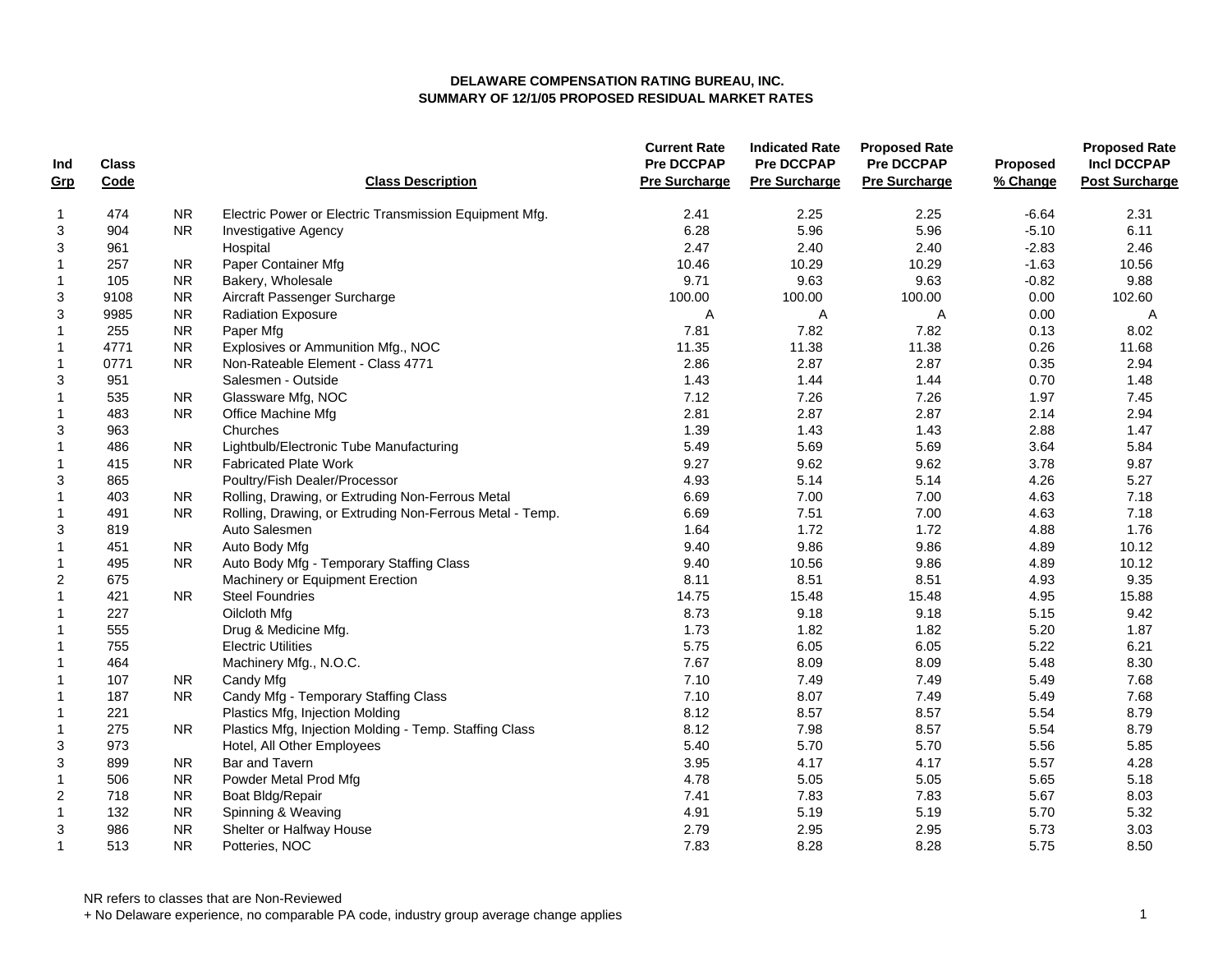| Ind            | <b>Class</b> |                |                                                     | <b>Current Rate</b><br><b>Pre DCCPAP</b> | <b>Indicated Rate</b><br><b>Pre DCCPAP</b> | <b>Proposed Rate</b><br><b>Pre DCCPAP</b> | Proposed | <b>Proposed Rate</b><br><b>Incl DCCPAP</b> |
|----------------|--------------|----------------|-----------------------------------------------------|------------------------------------------|--------------------------------------------|-------------------------------------------|----------|--------------------------------------------|
| Grp            | Code         |                | <b>Class Description</b>                            | <b>Pre Surcharge</b>                     | <b>Pre Surcharge</b>                       | <b>Pre Surcharge</b>                      | % Change | <b>Post Surcharge</b>                      |
| $\mathbf{1}$   | 101          |                | <b>Grain Milling</b>                                | 8.82                                     | 9.33                                       | 9.33                                      | 5.78     | 9.57                                       |
| $\mathbf{1}$   | 406          |                | Rolling Mill - Ferrous                              | 11.13                                    | 11.78                                      | 11.78                                     | 5.84     | 12.09                                      |
| $\mathbf{1}$   | 757          |                | Telecommunication Co.                               | 3.08                                     | 3.26                                       | 3.26                                      | 5.84     | 3.34                                       |
| $\mathbf{1}$   | 459          | <b>NR</b>      | <b>Evelet Mfg</b>                                   | 3.24                                     | 3.43                                       | 3.43                                      | 5.86     | 3.52                                       |
| $\mathbf{1}$   | 465          | <b>NR</b>      | <b>Conveyor Or Hoisting Systems Mfg</b>             | 7.17                                     | 7.59                                       | 7.59                                      | 5.86     | 7.79                                       |
| $\overline{2}$ | 615          | <b>NR</b>      | Tunneling                                           | 27.75                                    | 29.38                                      | 29.38                                     | 5.87     | 32.07                                      |
| $\mathbf{1}$   | 456          |                | Metal Furniture Mfg                                 | 7.92                                     | 8.39                                       | 8.39                                      | 5.93     | 8.61                                       |
| $\mathbf 1$    | 225          |                | Rubber Goods Mfg                                    | 8.07                                     | 8.55                                       | 8.55                                      | 5.95     | 8.77                                       |
| $\mathbf{1}$   | 416          | NR.            | Car Mfg.                                            | 18.42                                    | 19.52                                      | 19.52                                     | 5.97     | 20.03                                      |
| $\mathbf{1}$   | 204          | <b>NR</b>      | Shoe Mfg                                            | 6.31                                     | 6.69                                       | 6.69                                      | 6.02     | 6.86                                       |
| $\overline{2}$ | 679          | <b>NR</b>      | Advertising Companies - Outdoor                     | 22.61                                    | 23.98                                      | 23.98                                     | 6.06     | 24.60                                      |
| $\mathbf{1}$   | 441          | ${\sf NR}$     | Tool Mfg, NOC                                       | 3.62                                     | 3.84                                       | 3.84                                      | 6.08     | 3.94                                       |
| $\mathbf{1}$   | 108          | <b>NR</b>      | <b>Brewery</b>                                      | 8.77                                     | 9.31                                       | 9.31                                      | 6.16     | 9.55                                       |
| 3              | 937          | <b>NR</b>      | Temp Labor - Heavy Labor                            | 29.26                                    | 31.10                                      | 31.10                                     | 6.29     | 31.91                                      |
| $\mathbf{1}$   | 476          | <b>NR</b>      | Industrial Controls or Systems Manufacture/Assembly | 3.33                                     | 3.54                                       | 3.54                                      | 6.31     | 3.63                                       |
| $\mathbf{1}$   | 106          | <b>NR</b>      | Processed Meat Products Mfg                         | 11.68                                    | 12.42                                      | 12.42                                     | 6.34     | 12.74                                      |
| 3              | 949          | <b>NR</b>      | Temp Labor - Marketing                              | 1.89                                     | 2.01                                       | 2.01                                      | 6.35     | 2.06                                       |
| $\mathbf{1}$   | 281          |                | Printing                                            | 5.46                                     | 5.81                                       | 5.81                                      | 6.41     | 5.96                                       |
| $\mathbf{1}$   | 297          | <b>NR</b>      | Printing - Temporary Staffing Class                 | 5.46                                     | 6.65                                       | 5.81                                      | 6.41     | 5.96                                       |
| $\mathbf{1}$   | 0176         | <b>NR</b>      | Supplemental Loading for class 513                  | 0.78                                     | 0.83                                       | 0.83                                      | 6.41     | 0.85                                       |
| 3              | 887          |                | <b>Electrical Supplies Dealer</b>                   | 2.65                                     | 2.82                                       | 2.82                                      | 6.42     | 2.89                                       |
| $\mathbf{1}$   | 115          | <b>NR</b>      | <b>Tobacco Products Manufacturing</b>               | 4.00                                     | 4.26                                       | 4.26                                      | 6.50     | 4.37                                       |
| $\mathbf{1}$   | 113          |                | Preserving/Canning of Food                          | 9.93                                     | 10.58                                      | 10.58                                     | 6.55     | 10.86                                      |
| $\mathbf{1}$   | 512          | <b>NR</b>      | Brick Mfg, NOC                                      | 9.75                                     | 10.39                                      | 10.39                                     | 6.56     | 10.66                                      |
| $\mathbf 1$    | 301          | ${\sf NR}$     | Sawmill                                             | 14.08                                    | 15.01                                      | 15.01                                     | 6.61     | 15.40                                      |
| $\mathbf{1}$   | 0175         | <b>NR</b>      | Supplemental Disease Loading for class 512          | 1.95                                     | 2.08                                       | 2.08                                      | 6.67     | 2.13                                       |
| 3              | 15           | <b>NR</b>      | Logging or Lumbering - Mechanized                   | 42.92                                    | 45.80                                      | 45.80                                     | 6.71     | 46.99                                      |
| $\mathbf{1}$   | 487          |                | Instrument Mfg                                      | 3.40                                     | 3.63                                       | 3.63                                      | 6.76     | 3.72                                       |
| 3              | 952          |                | Office Machine Installation/Service/Repair          | 1.62                                     | 1.73                                       | 1.73                                      | 6.79     | 1.77                                       |
| $\mathbf{1}$   | 551          |                | Chemical Mfg, NOC                                   | 3.81                                     | 4.07                                       | 4.07                                      | 6.82     | 4.18                                       |
| $\mathbf{1}$   | 134          |                | Knit Goods Mfg                                      | 4.79                                     | 5.12                                       | 5.12                                      | 6.89     | 5.25                                       |
| $\mathbf{1}$   | 461          |                | Machine Shops                                       | 8.05                                     | 8.61                                       | 8.61                                      | 6.96     | 8.83                                       |
| $\mathbf{1}$   | 563          |                | Paint Mfg                                           | 4.44                                     | 4.75                                       | 4.75                                      | 6.98     | 4.87                                       |
| $\mathbf{1}$   | 587          | N <sub>R</sub> | Paint Mfg - Temporary Staffing Class                | 4.44                                     | 5.32                                       | 4.75                                      | 6.98     | 4.87                                       |
| $\sqrt{2}$     | 657          | ${\sf NR}$     | Rigging, NOC                                        | 21.44                                    | 22.94                                      | 22.94                                     | 7.00     | 25.11                                      |
| $\mathbf{1}$   | 119          | <b>NR</b>      | Meat Products Mfg, NOC                              | 12.46                                    | 13.34                                      | 13.34                                     | 7.06     | 13.69                                      |
| 3              | 807          | <b>NR</b>      | Ambulance Service - Nonvolunteer                    | 12.30                                    | 13.17                                      | 13.17                                     | 7.07     | 13.51                                      |
| $\mathbf{1}$   | 433          | <b>NR</b>      | Tool Mfg - Forged                                   | 8.46                                     | 9.06                                       | 9.06                                      | 7.09     | 9.30                                       |
| $\mathbf{1}$   | 581          |                | Oil Refining                                        | 5.90                                     | 6.32                                       | 6.32                                      | 7.12     | 6.48                                       |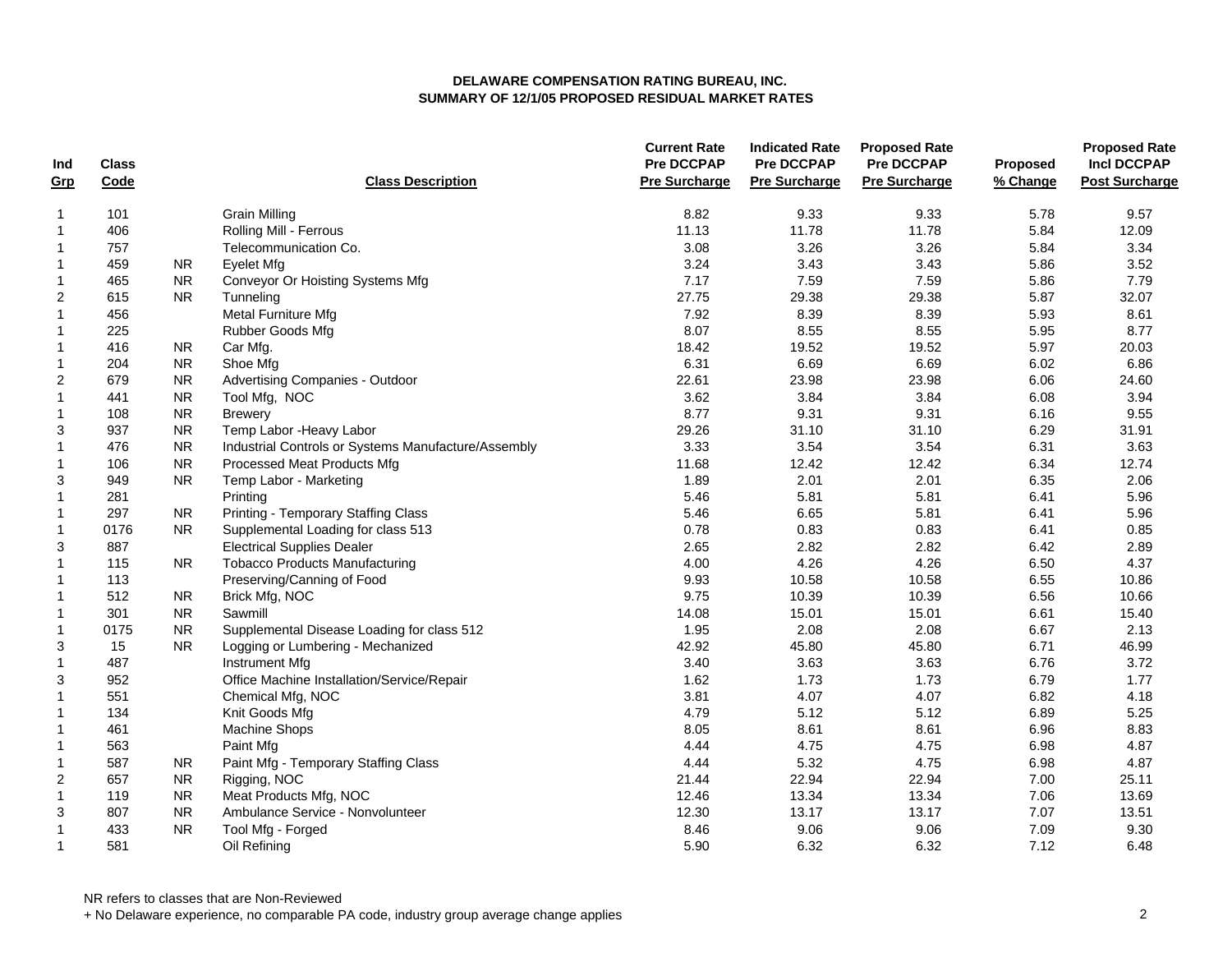| Ind                     | Class |           |                                                           | <b>Current Rate</b><br><b>Pre DCCPAP</b> | <b>Indicated Rate</b><br>Pre DCCPAP | <b>Proposed Rate</b><br><b>Pre DCCPAP</b> | Proposed | <b>Proposed Rate</b><br><b>Incl DCCPAP</b> |
|-------------------------|-------|-----------|-----------------------------------------------------------|------------------------------------------|-------------------------------------|-------------------------------------------|----------|--------------------------------------------|
| Grp                     | Code  |           | <b>Class Description</b>                                  | <b>Pre Surcharge</b>                     | <b>Pre Surcharge</b>                | <b>Pre Surcharge</b>                      | % Change | <b>Post Surcharge</b>                      |
| $\mathbf 1$             | 265   | <b>NR</b> | <b>Stationery Products Mfg</b>                            | 7.22                                     | 7.74                                | 7.74                                      | 7.20     | 7.94                                       |
| $\mathbf{1}$            | 431   | <b>NR</b> | Forging                                                   | 14.14                                    | 15.16                               | 15.16                                     | 7.21     | 15.55                                      |
| 2                       | 674   | NR.       | Swimming Pool Construction                                | 10.72                                    | 11.50                               | 11.50                                     | 7.28     | 12.55                                      |
| $\mathbf{1}$            | 413   |           | Iron Work                                                 | 15.51                                    | 16.65                               | 16.65                                     | 7.35     | 17.08                                      |
| $\mathbf{1}$            | 553   |           | Gases Mfg                                                 | 8.71                                     | 9.35                                | 9.35                                      | 7.35     | 9.59                                       |
| $\mathbf{1}$            | 201   | <b>NR</b> | Tanning                                                   | 8.15                                     | 8.75                                | 8.75                                      | 7.36     | 8.98                                       |
| $\overline{\mathbf{1}}$ | 407   | <b>NR</b> | Tube Mfg                                                  | 8.27                                     | 8.88                                | 8.88                                      | 7.38     | 9.11                                       |
| $\mathbf 1$             | 114   | <b>NR</b> | <b>Rendering Works</b>                                    | 18.82                                    | 20.21                               | 20.21                                     | 7.39     | 20.74                                      |
| $\overline{2}$          | 661   |           | <b>Electrical Wiring in Buildings</b>                     | 6.90                                     | 7.41                                | 7.41                                      | 7.39     | 8.36                                       |
| $\sqrt{2}$              | 695   | <b>NR</b> | Electrical Wiring in Buildings - Temporary Staffing Class | 6.90                                     | 8.43                                | 7.41                                      | 7.39     | 8.36                                       |
| $\sqrt{2}$              | 059   | <b>NR</b> | <b>Mineral Milling</b>                                    | 8.51                                     | 9.14                                | 9.14                                      | 7.40     | 9.38                                       |
| $\mathbf{1}$            | 501   | <b>NR</b> | <b>Cement Mfg</b>                                         | 6.88                                     | 7.39                                | 7.39                                      | 7.41     | 7.58                                       |
| $\overline{2}$          | 605   | <b>NR</b> | <b>Railroad Construction</b>                              | 15.84                                    | 17.04                               | 17.04                                     | 7.58     | 18.60                                      |
| $\overline{2}$          | 656   | <b>NR</b> | <b>Electric Line Construction</b>                         | 16.67                                    | 17.94                               | 17.94                                     | 7.62     | 19.56                                      |
| $\mathbf{1}$            | 104   |           | Food Sundries Mfg, NOC                                    | 6.15                                     | 6.62                                | 6.62                                      | 7.64     | 6.79                                       |
| $\mathbf{1}$            | 185   | <b>NR</b> | Food Sundries Mfg, NOC - Temporary Staffing Class         | 6.15                                     | 7.51                                | 6.62                                      | 7.64     | 6.79                                       |
| $\mathbf{1}$            | 759   |           | Cable TV Operations                                       | 7.94                                     | 8.55                                | 8.55                                      | 7.68     | 8.77                                       |
| $\mathbf 1$             | 309   | $+ NR$    | Woodenware Mfg., N.O.C.                                   | 7.34                                     | 7.91                                | 7.91                                      | 7.77     | 8.12                                       |
| $\mathbf{1}$            | 449   | <b>NR</b> | Electroplating                                            | 7.44                                     | 8.02                                | 8.02                                      | 7.80     | 8.23                                       |
| $\mathbf 1$             | 744   | <b>NR</b> | Aircraft Mfg                                              | 3.45                                     | 3.72                                | 3.72                                      | 7.83     | 3.82                                       |
| $\mathbf{1}$            | 259   |           | Paper Products Mfg                                        | 6.38                                     | 6.88                                | 6.88                                      | 7.84     | 7.06                                       |
| $\sqrt{2}$              | 682   | <b>NR</b> | Temp Labor - Const/Erection                               | 32.65                                    | 35.21                               | 35.21                                     | 7.84     | 36.13                                      |
| $\sqrt{2}$              | 716   | <b>NR</b> | Marina                                                    | 6.99                                     | 7.54                                | 7.54                                      | 7.87     | 7.74                                       |
| $\sqrt{2}$              | 651   |           | Carpentry, NOC                                            | 13.18                                    | 14.22                               | 14.22                                     | 7.89     | 15.39                                      |
| $\sqrt{2}$              | 693   | <b>NR</b> | Carpentry, NOC - Temporary Staffing Class                 | 13.18                                    | 16.23                               | 14.22                                     | 7.89     | 15.39                                      |
| $\mathbf{1}$            | 457   |           | Wire Goods Mfg                                            | 15.38                                    | 16.61                               | 16.61                                     | 8.00     | 17.04                                      |
| $\mathbf{1}$            | 454   |           | Sheet Metal Shop                                          | 12.69                                    | 13.71                               | 13.71                                     | 8.04     | 14.07                                      |
| $\overline{c}$          | 611   | <b>NR</b> | Pile Driving                                              | 21.75                                    | 23.51                               | 23.51                                     | 8.09     | 25.64                                      |
| $\mathbf{1}$            | 471   | <b>NR</b> | <b>Printed Circuit Board Assembly</b>                     | 4.04                                     | 4.37                                | 4.37                                      | 8.17     | 4.48                                       |
| $\overline{2}$          | 677   |           | <b>Boiler Installation</b>                                | 8.30                                     | 8.98                                | 8.98                                      | 8.19     | 9.78                                       |
| $\mathbf{1}$            | 477   | NR.       | Electric Motor Mfg. Or Repair                             | 5.83                                     | 6.31                                | 6.31                                      | 8.23     | 6.47                                       |
| $\mathbf{1}$            | 475   |           | <b>Battery Mfg</b>                                        | 7.01                                     | 7.59                                | 7.59                                      | 8.27     | 7.79                                       |
| $\mathbf 1$             | 499   | NR.       | Battery Mfg - Temporary Staffing Class                    | 7.01                                     | 7.70                                | 7.59                                      | 8.27     | 7.79                                       |
| 3                       | 886   | <b>NR</b> | <b>Electrical Supplies Dealer</b>                         | 5.26                                     | 5.70                                | 5.70                                      | 8.37     | 5.85                                       |
| $\mathbf{1}$            | 327   | <b>NR</b> | <b>Furniture Upholstering</b>                             | 6.92                                     | 7.50                                | 7.50                                      | 8.38     | 7.70                                       |
| 3                       | 936   |           | <b>Broadcasting Station</b>                               | 1.31                                     | 1.42                                | 1.42                                      | 8.40     | 1.46                                       |
| 3                       | 977   |           | <b>Barber Shops</b>                                       | 0.95                                     | 1.03                                | 1.03                                      | 8.42     | 1.06                                       |
| 3                       | 0008  | <b>NR</b> | Mushroom Grower                                           | 4.62                                     | 5.01                                | 5.01                                      | 8.44     | 5.14                                       |
| $\mathbf{1}$            | 261   |           | Corrugated Paper and/or Corrugated Products Mfg           | 10.80                                    | 11.72                               | 11.72                                     | 8.52     | 12.02                                      |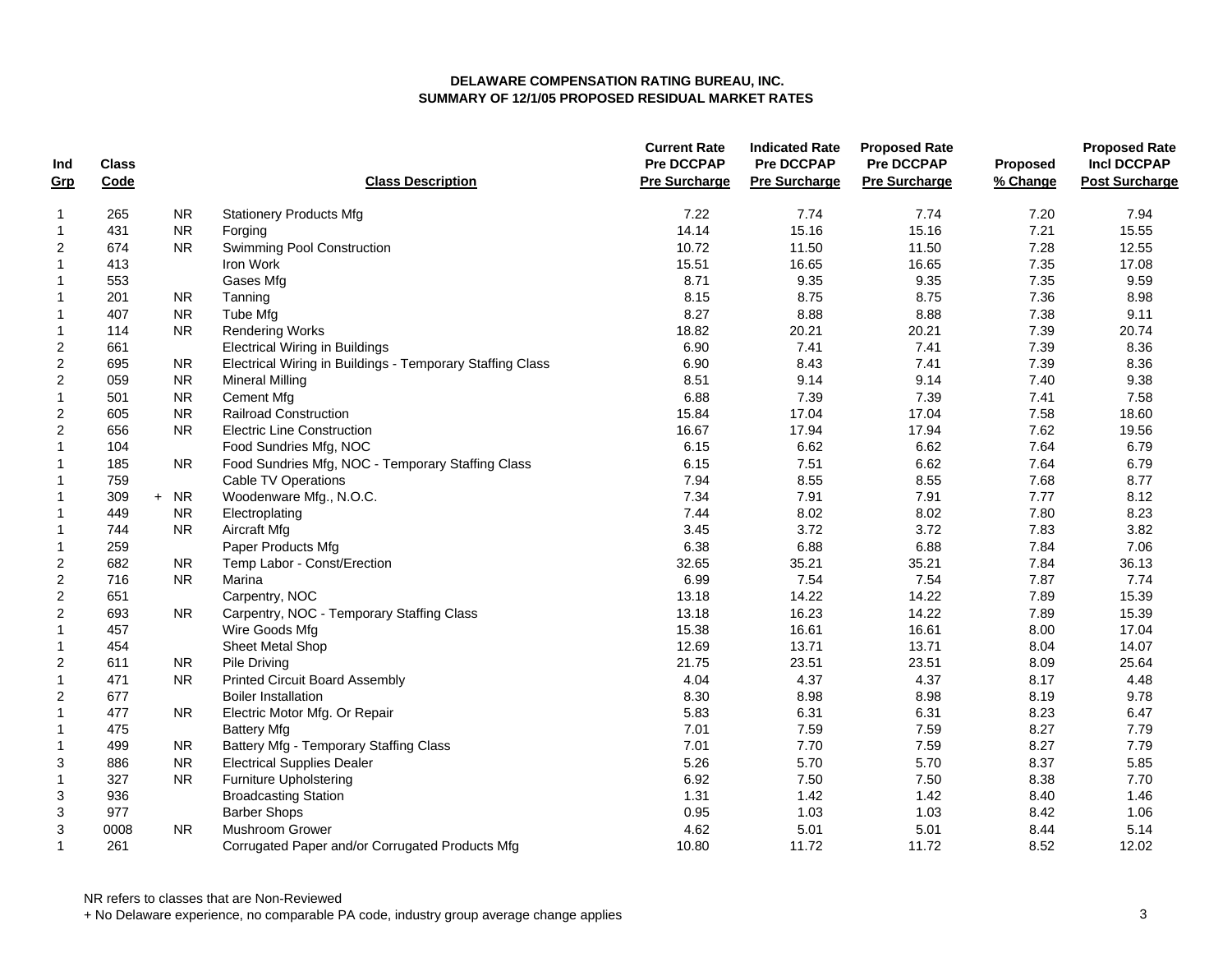| Ind                       | <b>Class</b> |           |                                                        | <b>Current Rate</b><br><b>Pre DCCPAP</b> | <b>Indicated Rate</b><br>Pre DCCPAP | <b>Proposed Rate</b><br><b>Pre DCCPAP</b> | Proposed | <b>Proposed Rate</b><br><b>Incl DCCPAP</b> |
|---------------------------|--------------|-----------|--------------------------------------------------------|------------------------------------------|-------------------------------------|-------------------------------------------|----------|--------------------------------------------|
| Grp                       | Code         |           | <b>Class Description</b>                               | <b>Pre Surcharge</b>                     | <b>Pre Surcharge</b>                | <b>Pre Surcharge</b>                      | % Change | <b>Post Surcharge</b>                      |
| $\mathbf 1$               | 311          |           | <b>Cabinet Works</b>                                   | 7.51                                     | 8.15                                | 8.15                                      | 8.52     | 8.36                                       |
| 3                         | 980          |           | Cities/Towns                                           | 7.60                                     | 8.25                                | 8.25                                      | 8.55     | 8.46                                       |
| $\mathbf{1}$              | 305          |           | <b>Carpentry Shops</b>                                 | 15.18                                    | 16.48                               | 16.48                                     | 8.56     | 16.91                                      |
| 3                         | 884          |           | Health And Exercise Clubs,                             | 1.87                                     | 2.03                                | 2.03                                      | 8.56     | 2.08                                       |
| $\mathbf{1}$              | 222          |           | Plastics Mfg, NOC                                      | 9.10                                     | 9.88                                | 9.88                                      | 8.57     | 10.14                                      |
| $\mathbf{1}$              | 276          | <b>NR</b> | Plastics Mfg, NOC - Temporary Staffing Class           | 9.10                                     | 9.74                                | 9.88                                      | 8.57     | 10.14                                      |
| $\overline{\mathbf{1}}$   | 445          |           | Hardware Mfg, NOC                                      | 12.82                                    | 13.92                               | 13.92                                     | 8.58     | 14.28                                      |
| $\mathbf 1$               | 753          |           | Waterworks                                             | 8.74                                     | 9.49                                | 9.49                                      | 8.58     | 9.74                                       |
| $\mathbf{1}$              | 285          |           | Printing - Sheet Fed Press                             | 5.70                                     | 6.19                                | 6.19                                      | 8.60     | 6.35                                       |
| $\overline{c}$            | 666          | <b>NR</b> | <b>Plate Glass Installation</b>                        | 12.16                                    | 13.21                               | 13.21                                     | 8.63     | 14.34                                      |
| $\sqrt{2}$                | 660          |           | Alarms/Sound Systems                                   | 5.07                                     | 5.51                                | 5.51                                      | 8.68     | 5.65                                       |
| $\mathbf{1}$              | 463          | NR.       | Automobile Mfg                                         | 4.49                                     | 4.88                                | 4.88                                      | 8.69     | 5.01                                       |
| $\overline{2}$            | 648          |           | Carpentry - Cabinets - Installation                    | 9.67                                     | 10.51                               | 10.51                                     | 8.69     | 11.24                                      |
| $\mathbf{1}$              | 263          | NR.       | Paper Coating/Finishing                                | 7.22                                     | 7.85                                | 7.85                                      | 8.73     | 8.05                                       |
| 3                         | 817          |           | <b>Bus Operation</b>                                   | 15.11                                    | 16.43                               | 16.43                                     | 8.74     | 16.86                                      |
| $\mathbf{1}$              | 435          | NR.       | Spring Mfg - Hot Wound                                 | 10.49                                    | 11.41                               | 11.41                                     | 8.77     | 11.71                                      |
| $\mathbf{1}$              | 161          | <b>NR</b> | Apparel Mfg                                            | 5.69                                     | 6.19                                | 6.19                                      | 8.79     | 6.35                                       |
| $\mathbf{1}$              | 191          | <b>NR</b> | Apparel Mfg - Temporary Staffing Class                 | 5.69                                     | 6.73                                | 6.19                                      | 8.79     | 6.35                                       |
| 3                         | 983          | <b>NR</b> | <b>Housing Authority</b>                               | 12.50                                    | 13.60                               | 13.60                                     | 8.80     | 13.95                                      |
| $\boldsymbol{2}$          | 665          |           | Painting                                               | 17.71                                    | 19.28                               | 19.28                                     | 8.87     | 20.57                                      |
| $\mathbf{1}$              | 571          |           | Soap Mfg                                               | 5.95                                     | 6.48                                | 6.48                                      | 8.91     | 6.65                                       |
| $\sqrt{2}$                | 654          |           | <b>Concrete Construction</b>                           | 12.90                                    | 14.05                               | 14.05                                     | 8.91     | 15.45                                      |
| $\sqrt{2}$                | 673          | <b>NR</b> | <b>Advertising Signs</b>                               | 11.11                                    | 12.10                               | 12.10                                     | 8.91     | 12.41                                      |
| 3                         | 929          |           | Temp Labor - Mercantile                                | 9.32                                     | 10.15                               | 10.15                                     | 8.91     | 10.41                                      |
| $\ensuremath{\mathsf{3}}$ | 916          |           | Dry Goods Stores or Clothing                           | 3.24                                     | 3.53                                | 3.53                                      | 8.95     | 3.62                                       |
| $\mathbf{1}$              | 112          |           | Beverage Mfg, NOC                                      | 16.37                                    | 17.85                               | 17.85                                     | 9.04     | 18.31                                      |
| 3                         | 958          |           | <b>Rehabilitation Hospital</b>                         | 2.43                                     | 2.65                                | 2.65                                      | 9.05     | 2.72                                       |
| $\sqrt{2}$                | 668          | NR.       | Tile/Stone/Mosaic/Terrazzo Work                        | 10.70                                    | 11.67                               | 11.67                                     | 9.07     | 12.74                                      |
| $\mathbf 1$               | 488          |           | Electronic Measuring or Analytical Instrument Mfg.     | 1.76                                     | 1.92                                | 1.92                                      | 9.09     | 1.97                                       |
| $\mathbf 1$               | 165          | NR.       | <b>Mattress Mfg</b>                                    | 9.42                                     | 10.28                               | 10.28                                     | 9.13     | 10.55                                      |
| $\mathbf{1}$              | 509          | <b>NR</b> | Asbestos Goods Mfg                                     | 12.80                                    | 13.97                               | 13.97                                     | 9.14     | 14.33                                      |
| $\overline{2}$            | 667          | <b>NR</b> | Paper Hanging                                          | 4.12                                     | 4.50                                | 4.50                                      | 9.22     | 4.88                                       |
| $\mathbf{1}$              | 536          | <b>NR</b> | <b>Glass Products Mfg</b>                              | 11.27                                    | 12.31                               | 12.31                                     | 9.23     | 12.63                                      |
| $\overline{2}$            | 655          |           | Iron Erection                                          | 30.56                                    | 33.39                               | 33.39                                     | 9.26     | 36.49                                      |
| 3                         | 813          |           | Warehousing, Other than Furniture                      | 9.50                                     | 10.38                               | 10.38                                     | 9.26     | 10.65                                      |
| 3                         | 867          | <b>NR</b> | Warehousing, Other than Furniture - Temporary Staffing | 9.50                                     | 12.17                               | 10.38                                     | 9.26     | 10.65                                      |
| $\mathbf 1$               | 427          | <b>NR</b> | <b>Malleable Foundries</b>                             | 8.20                                     | 8.96                                | 8.96                                      | 9.27     | 9.19                                       |
| $\mathbf{1}$              | 473          |           | <b>Electrical Apparatus Mfg</b>                        | 3.96                                     | 4.33                                | 4.33                                      | 9.34     | 4.44                                       |
| 3                         | 944          |           | <b>Country Club</b>                                    | 5.63                                     | 6.16                                | 6.16                                      | 9.41     | 6.32                                       |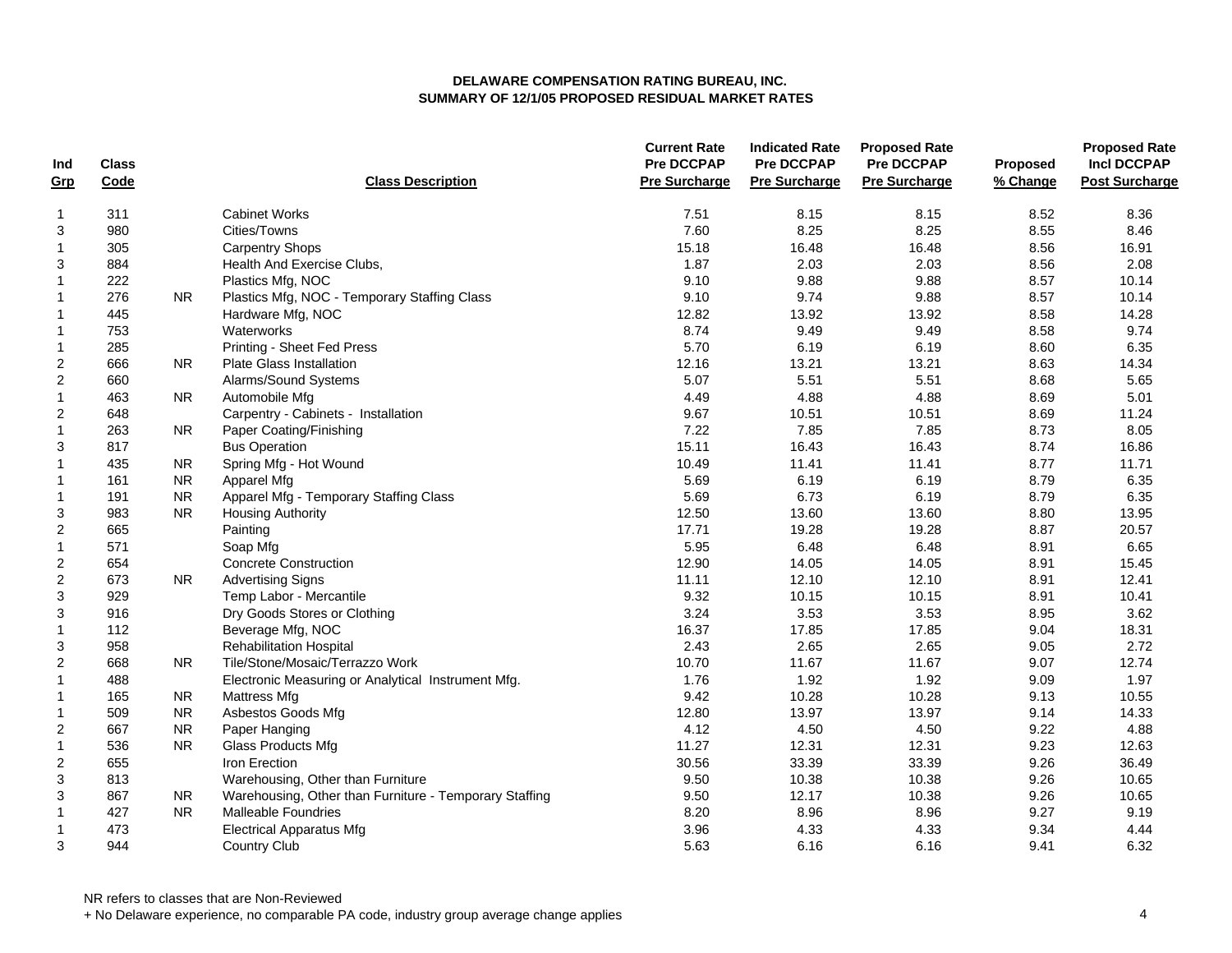| Ind                       | <b>Class</b> |           |                                              | <b>Current Rate</b><br><b>Pre DCCPAP</b> | <b>Indicated Rate</b><br><b>Pre DCCPAP</b> | <b>Proposed Rate</b><br><b>Pre DCCPAP</b> | Proposed | <b>Proposed Rate</b><br><b>Incl DCCPAP</b> |
|---------------------------|--------------|-----------|----------------------------------------------|------------------------------------------|--------------------------------------------|-------------------------------------------|----------|--------------------------------------------|
| Grp                       | Code         |           | <b>Class Description</b>                     | <b>Pre Surcharge</b>                     | <b>Pre Surcharge</b>                       | <b>Pre Surcharge</b>                      | % Change | <b>Post Surcharge</b>                      |
| $\boldsymbol{2}$          | 617          |           | Gas/Steam/Water Main Construction            | 13.16                                    | 14.41                                      | 14.41                                     | 9.50     | 15.69                                      |
| $\mathbf 1$               | 141          |           | Laundry, NOC                                 | 9.55                                     | 10.46                                      | 10.46                                     | 9.53     | 10.73                                      |
| $\overline{2}$            | 646          |           | Furniture/Fixtures Installation              | 8.48                                     | 9.29                                       | 9.29                                      | 9.55     | 10.06                                      |
| $\mathbf{1}$              | 109          | <b>NR</b> | Dairy Products Mfg.                          | 10.21                                    | 11.19                                      | 11.19                                     | 9.60     | 11.48                                      |
| 3                         | 857          |           | Iron/Steel Merchant                          | 16.38                                    | 17.96                                      | 17.96                                     | 9.65     | 18.43                                      |
| $\mathbf{1}$              | 511          |           | <b>Concrete Products Mfg</b>                 | 15.20                                    | 16.67                                      | 16.67                                     | 9.67     | 17.10                                      |
| 3                         | 927          |           | Drugstore                                    | 2.26                                     | 2.48                                       | 2.48                                      | 9.73     | 2.54                                       |
| 3                         | 0013         |           | Gardeners, Nurserymen                        | 8.32                                     | 9.13                                       | 9.13                                      | 9.74     | 9.37                                       |
| $\mathbf{1}$              | 752          | <b>NR</b> | Oil/Gas Pipeline Operation                   | 1.64                                     | 1.80                                       | 1.80                                      | 9.76     | 1.85                                       |
| $\overline{\mathbf{c}}$   | 609          |           | Excavation                                   | 10.23                                    | 11.23                                      | 11.23                                     | 9.78     | 12.30                                      |
| $\boldsymbol{2}$          | 691          | <b>NR</b> | <b>Excavation - Temporary Staffing Class</b> | 10.23                                    | 11.94                                      | 11.23                                     | 9.78     | 12.30                                      |
| $\boldsymbol{2}$          | 602          |           | Road/Street Subsurface Construction          | 13.27                                    | 14.57                                      | 14.57                                     | 9.80     | 15.93                                      |
| 3                         | 955          |           | Engineer, Consulting                         | 1.53                                     | 1.68                                       | 1.68                                      | 9.80     | 1.72                                       |
| $\overline{2}$            | 601          |           | Road/Street Paving/Repaving                  | 18.93                                    | 20.79                                      | 20.79                                     | 9.83     | 23.24                                      |
| $\overline{c}$            | 966          | NR.       | TV, Audio/Video Equipment Repair             | 5.90                                     | 6.48                                       | 6.48                                      | 9.83     | 6.65                                       |
| $\overline{c}$            | 676          |           | <b>Sheet Metal Installation</b>              | 10.76                                    | 11.82                                      | 11.82                                     | 9.85     | 12.87                                      |
| 3                         | 976          |           | YMCA/YWCA                                    | 3.25                                     | 3.57                                       | 3.57                                      | 9.85     | 3.66                                       |
| $\mathbf{1}$              | 139          |           | Dyeing                                       | 10.42                                    | 11.45                                      | 11.45                                     | 9.88     | 11.75                                      |
| 3                         | 947          |           | Temp Labor - Light Service                   | 11.64                                    | 12.79                                      | 12.79                                     | 9.88     | 13.12                                      |
| $\mathbf{1}$              | 282          | NR.       | Newspaper Publishing                         | 9.71                                     | 10.67                                      | 10.67                                     | 9.89     | 10.95                                      |
| $\mathbf{1}$              | 573          | <b>NR</b> | Fertilizer Mfg                               | 7.45                                     | 8.19                                       | 8.19                                      | 9.93     | 8.40                                       |
| $\overline{\mathbf{c}}$   | 607          | <b>NR</b> | Drilling                                     | 17.50                                    | 19.24                                      | 19.24                                     | 9.94     | 20.82                                      |
| $\mathbf{1}$              | 402          | <b>NR</b> | Smelting & Galvanizing                       | 11.62                                    | 12.78                                      | 12.78                                     | 9.98     | 13.11                                      |
| 3                         | 960          |           | Nursing Homes - Skilled                      | 8.41                                     | 9.25                                       | 9.25                                      | 9.99     | 9.49                                       |
| 3                         | 7445         | <b>NR</b> | Non-Rateable Element - Class 7405            | 1.00                                     | 1.10                                       | 1.10                                      | 10.00    | 1.13                                       |
| 3                         | 806          |           | Furniture Moving/Storage                     | 16.27                                    | 17.90                                      | 17.90                                     | 10.02    | 18.37                                      |
| 3                         | 7405         |           | <b>Aircraft Operation Scheduled</b>          | 2.99                                     | 3.29                                       | 3.29                                      | 10.03    | 3.38                                       |
| $\boldsymbol{2}$          | 670          |           | House Furnishing Installation                | 9.46                                     | 10.48                                      | 10.41                                     | 10.04    | 10.68                                      |
| $\overline{c}$            | 681          |           | <b>Canvas Goods Erection</b>                 | 9.46                                     | 10.27                                      | 10.41                                     | 10.04    | 10.68                                      |
| 3                         | 979          |           | Residential Elderly - Nonmedical             | 8.73                                     | 9.61                                       | 9.61                                      | 10.08    | 9.86                                       |
| $\ensuremath{\mathsf{3}}$ | 0016         | <b>NR</b> | Orchard                                      | 6.92                                     | 7.62                                       | 7.62                                      | 10.12    | 7.82                                       |
| $\mathbf{1}$              | 136          | <b>NR</b> | <b>Embroidery Mfg</b>                        | 5.03                                     | 5.54                                       | 5.54                                      | 10.14    | 5.68                                       |
| 3                         | 968          |           | <b>Indoor Amusements</b>                     | 4.43                                     | 4.88                                       | 4.88                                      | 10.16    | 5.01                                       |
| 3                         | 883          | <b>NR</b> | Retail Store, NOC - Temporary Staffing Class | 4.23                                     | 4.88                                       | 4.66                                      | 10.17    | 4.78                                       |
| 3                         | 928          |           | Retail Store, NOC                            | 4.23                                     | 4.66                                       | 4.66                                      | 10.17    | 4.78                                       |
| 3                         | 992          | <b>NR</b> | Sanitary Company                             | 9.73                                     | 10.72                                      | 10.72                                     | 10.17    | 11.00                                      |
| 3                         | 7413         |           | <b>Aircraft Operation Commuter</b>           | 2.94                                     | 3.24                                       | 3.24                                      | 10.20    | 3.32                                       |
| $\mathbf{1}$              | 306          | <b>NR</b> | Wood Turned Products Mfg                     | 8.60                                     | 9.48                                       | 9.48                                      | 10.23    | 9.73                                       |
| 2                         | 625          |           | <b>Conduit Construction</b>                  | 11.79                                    | 13.00                                      | 13.00                                     | 10.26    | 14.19                                      |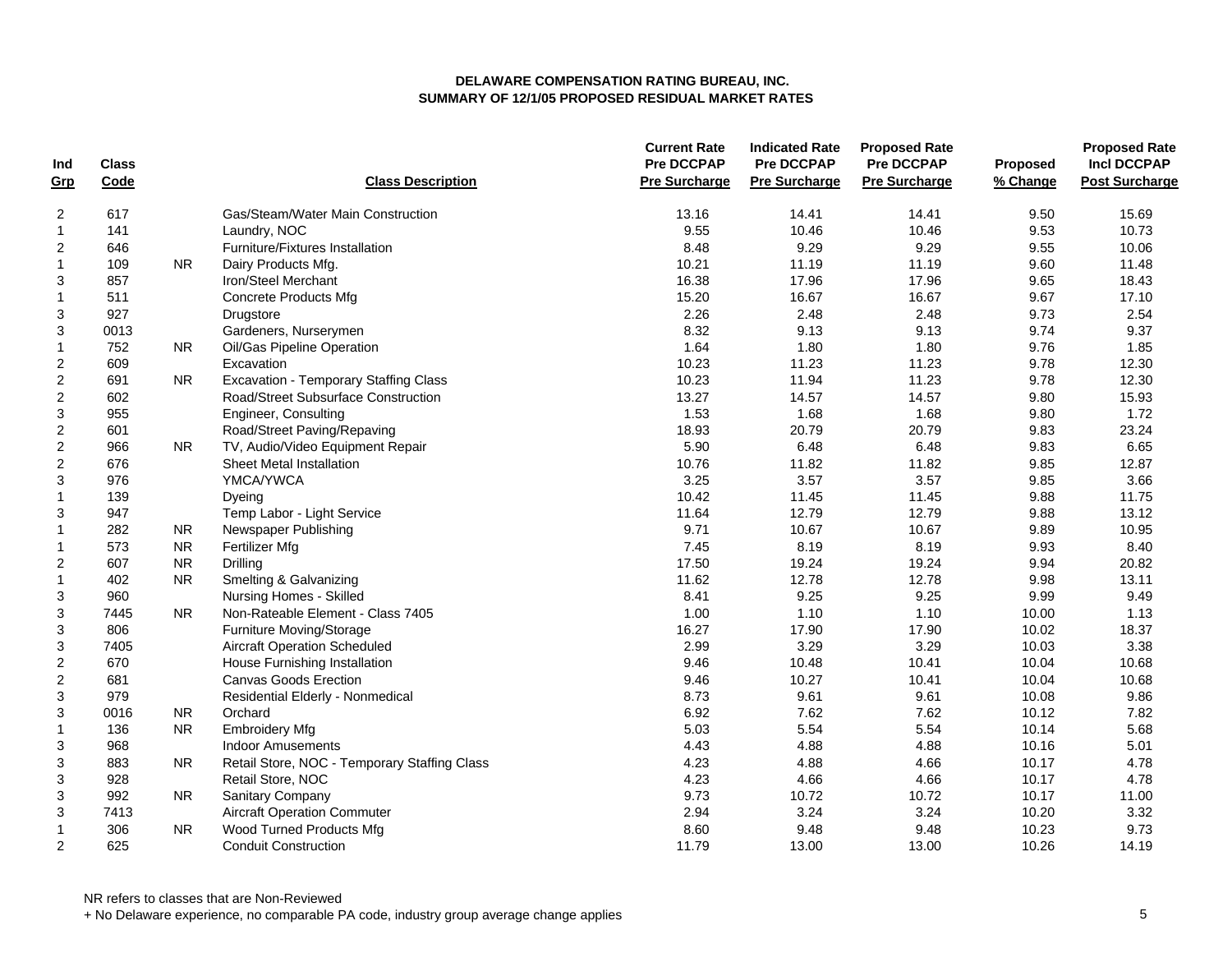| Ind                       | <b>Class</b> |            |                                                       | <b>Current Rate</b><br><b>Pre DCCPAP</b> | <b>Indicated Rate</b><br><b>Pre DCCPAP</b> | <b>Proposed Rate</b><br><b>Pre DCCPAP</b> | Proposed | <b>Proposed Rate</b><br><b>Incl DCCPAP</b> |
|---------------------------|--------------|------------|-------------------------------------------------------|------------------------------------------|--------------------------------------------|-------------------------------------------|----------|--------------------------------------------|
| Grp                       | Code         |            | <b>Class Description</b>                              | <b>Pre Surcharge</b>                     | <b>Pre Surcharge</b>                       | <b>Pre Surcharge</b>                      | % Change | <b>Post Surcharge</b>                      |
| 1                         | 429          | <b>NR</b>  | Die Casting Mfg                                       | 10.40                                    | 11.47                                      | 11.47                                     | 10.29    | 11.77                                      |
| 3                         | 855          |            | Lumber/Building Material Dealer                       | 10.98                                    | 12.11                                      | 12.11                                     | 10.29    | 12.42                                      |
| $\mathbf{1}$              | 458          | <b>NR</b>  | Jewelry Mfg                                           | 5.14                                     | 5.67                                       | 5.67                                      | 10.31    | 5.82                                       |
| 3                         | 0083         | ${\sf NR}$ | Livestock Farm                                        | 11.62                                    | 12.82                                      | 12.82                                     | 10.33    | 13.15                                      |
| 3                         | 999          | <b>NR</b>  | Cemeteries                                            | 10.06                                    | 11.10                                      | 11.10                                     | 10.34    | 11.39                                      |
| $\ensuremath{\mathsf{3}}$ | 0006         |            | Field Crops/Vegetable Farms                           | 11.60                                    | 12.80                                      | 12.80                                     | 10.34    | 13.13                                      |
| 3                         | 7421         |            | <b>Aircraft Operation Business</b>                    | 3.56                                     | 3.93                                       | 3.93                                      | 10.39    | 4.03                                       |
| 3                         | 903          |            | Bar and Tavern                                        | 0.96                                     | 1.06                                       | 1.06                                      | 10.42    | 1.09                                       |
| $\ensuremath{\mathsf{3}}$ | 814          |            | Mobile, Self-Propelled Equipment Dealers              | 8.53                                     | 9.42                                       | 9.42                                      | 10.43    | 9.66                                       |
| $\boldsymbol{2}$          | 709          | <b>NR</b>  | Tallymen/Checking Clerks                              | 4.59                                     | 5.07                                       | 5.07                                      | 10.46    | 5.20                                       |
| $\ensuremath{\mathsf{3}}$ | 7424         |            | Aircraft Operation, NOC                               | 8.38                                     | 9.26                                       | 9.26                                      | 10.50    | 9.50                                       |
| $\mathbf{1}$              | 472          |            | <b>Electronic Component Mfg</b>                       | 3.71                                     | 4.10                                       | 4.10                                      | 10.51    | 4.21                                       |
| $\mathbf{1}$              | 497          | <b>NR</b>  | Electronic Component Mfg - Temporary Staffing Class   | 3.71                                     | 3.98                                       | 4.10                                      | 10.51    | 4.21                                       |
| $\mathbf{1}$              | 467          | <b>NR</b>  | <b>Ball Bearing Mfg</b>                               | 6.82                                     | 7.54                                       | 7.54                                      | 10.56    | 7.74                                       |
| $\overline{\mathbf{c}}$   | 645          |            | Wallboard Installation                                | 11.50                                    | 12.72                                      | 12.72                                     | 10.61    | 14.23                                      |
| 3                         | 007          | NR.        | Farm Machinery Operation                              | 11.77                                    | 13.02                                      | 13.02                                     | 10.62    | 13.36                                      |
| 3                         | 974          |            | Retirement/Life Care Community                        | 6.36                                     | 7.04                                       | 7.04                                      | 10.69    | 7.22                                       |
| $\mathbf{1}$              | 411          |            | <b>Steel Fabricating</b>                              | 17.93                                    | 19.85                                      | 19.85                                     | 10.71    | 20.37                                      |
| $\mathbf{1}$              | 425          | NR.        | Iron Foundries, NOC                                   | 15.71                                    | 17.40                                      | 17.40                                     | 10.76    | 17.85                                      |
| 3                         | 933          |            | Vending Machine Installation/Service/Repair           | 6.88                                     | 7.62                                       | 7.62                                      | 10.76    | 7.82                                       |
| 3                         | 858          | <b>NR</b>  | Ferrous Scrap Metal Dealer                            | 15.23                                    | 16.87                                      | 16.87                                     | 10.77    | 17.31                                      |
| $\mathbf 2$               | 658          |            | Iron Erection/Installation                            | 13.43                                    | 14.88                                      | 14.88                                     | 10.80    | 16.42                                      |
| $\mathbf{1}$              | 507          | <b>NR</b>  | Graphite Prod Mfg                                     | 7.62                                     | 8.45                                       | 8.45                                      | 10.89    | 8.67                                       |
| $\overline{\mathbf{c}}$   | 055          |            | Sand Excavation                                       | 10.43                                    | 11.57                                      | 11.57                                     | 10.93    | 11.87                                      |
| $\mathbf{1}$              | 111          | ${\sf NR}$ | Slaughter House, Wholesale                            | 8.49                                     | 9.42                                       | 9.42                                      | 10.95    | 9.66                                       |
| $\boldsymbol{2}$          | 659          |            | Roofing                                               | 29.23                                    | 32.43                                      | 32.43                                     | 10.95    | 35.06                                      |
| $\overline{2}$            | 669          | <b>NR</b>  | Plastering                                            | 14.02                                    | 15.56                                      | 15.56                                     | 10.98    | 17.00                                      |
| 3                         | 7428         |            | Aircraft Operation - Ground Crew                      | 3.36                                     | 3.73                                       | 3.73                                      | 11.01    | 3.83                                       |
| $\mathbf{1}$              | 323          | <b>NR</b>  | Furniture Mfg - Wood                                  | 5.34                                     | 5.93                                       | 5.93                                      | 11.05    | 6.08                                       |
| 3                         | 932          |            | <b>Copying or Duplicating Service</b>                 | 2.07                                     | 2.30                                       | 2.30                                      | 11.11    | 2.36                                       |
| $\mathbf 1$               | 447          | <b>NR</b>  | Non-Ferrous Metals Foundry                            | 9.80                                     | 10.89                                      | 10.89                                     | 11.12    | 11.17                                      |
| $\mathbf{1}$              | 163          |            | Textile Prod Mfg, NOC                                 | 6.18                                     | 6.87                                       | 6.87                                      | 11.17    | 7.05                                       |
| 3                         | 816          |            | <b>Auto Filling Stations</b>                          | 4.29                                     | 4.77                                       | 4.77                                      | 11.19    | 4.89                                       |
| 3                         | 897          |            | <b>Fast Food Restaurant</b>                           | 5.18                                     | 5.76                                       | 5.76                                      | 11.20    | 5.91                                       |
| 3                         | 881          | <b>NR</b>  | Hardware Store - Wholesale - Temporary Staffing Class | 5.35                                     | 6.88                                       | 5.95                                      | 11.21    | 6.10                                       |
| 3                         | 926          |            | Hardware Store - Wholesale                            | 5.35                                     | 5.95                                       | 5.95                                      | 11.21    | 6.10                                       |
| $\ensuremath{\mathsf{3}}$ | 885          |            | <b>Plumbing Supplies Dealer</b>                       | 5.97                                     | 6.64                                       | 6.64                                      | 11.22    | 6.81                                       |
| 3                         | 924          |            | Wholesale Store, NOC                                  | 6.24                                     | 6.94                                       | 6.94                                      | 11.22    | 7.12                                       |
| 3                         | 919          |            | <b>Florist Store</b>                                  | 4.98                                     | 5.54                                       | 5.54                                      | 11.24    | 5.68                                       |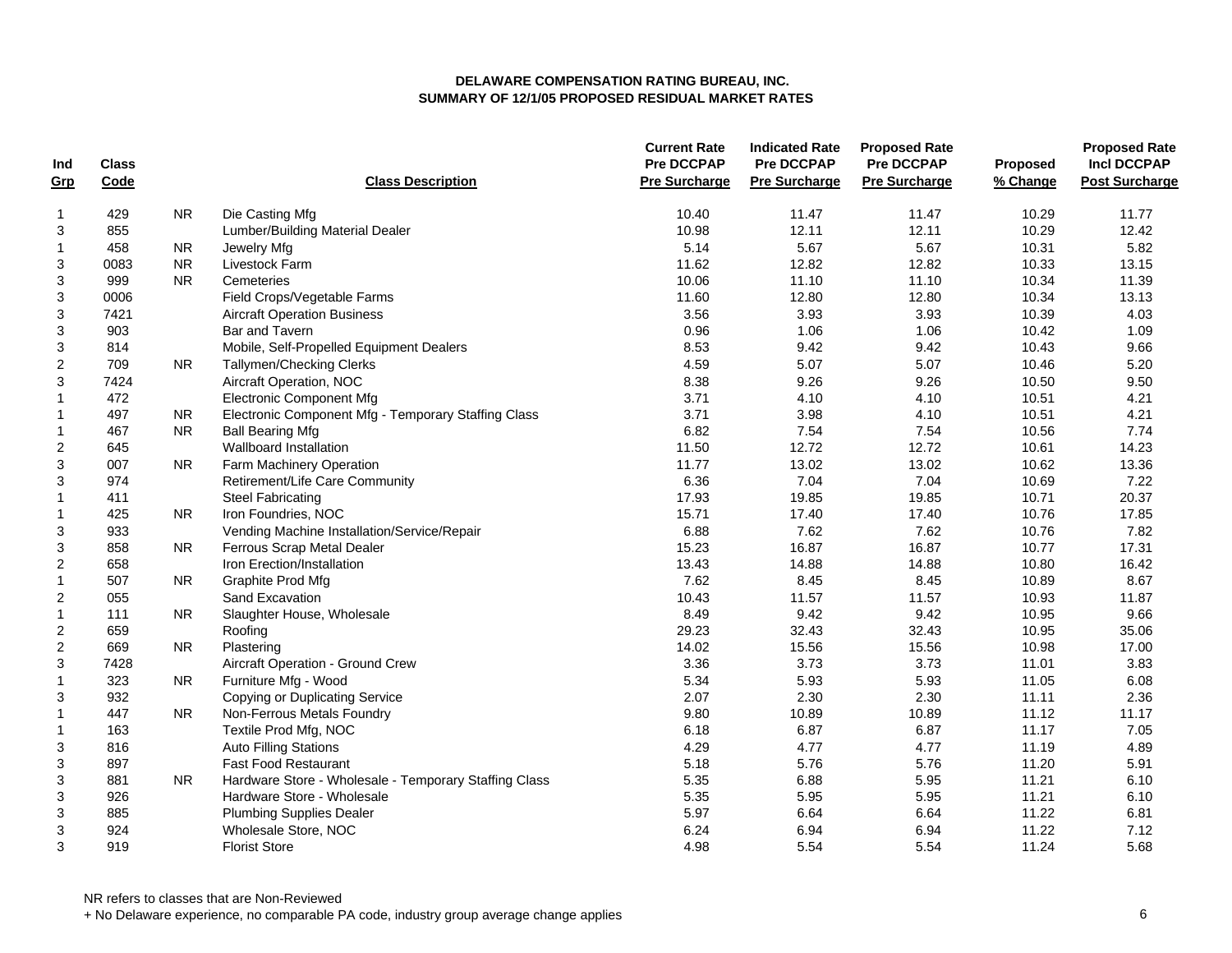| Ind              | <b>Class</b> |            |                                        | <b>Current Rate</b><br><b>Pre DCCPAP</b> | <b>Indicated Rate</b><br><b>Pre DCCPAP</b> | <b>Proposed Rate</b><br><b>Pre DCCPAP</b> | Proposed | <b>Proposed Rate</b><br><b>Incl DCCPAP</b> |
|------------------|--------------|------------|----------------------------------------|------------------------------------------|--------------------------------------------|-------------------------------------------|----------|--------------------------------------------|
| Grp              | Code         |            | <b>Class Description</b>               | <b>Pre Surcharge</b>                     | <b>Pre Surcharge</b>                       | <b>Pre Surcharge</b>                      | % Change | <b>Post Surcharge</b>                      |
| 3                | 943          |            | Home Health Care - Nonprofessional     | 12.36                                    | 13.75                                      | 13.75                                     | 11.25    | 14.11                                      |
| 3                | 859          | ${\sf NR}$ | Nonferrous Scrap Metal Dealer          | 17.41                                    | 19.37                                      | 19.37                                     | 11.26    | 19.87                                      |
| 3                | 975          |            | Restaurant                             | 5.33                                     | 5.93                                       | 5.93                                      | 11.26    | 6.08                                       |
| 3                | 0034         |            | Animal Raising                         | 9.68                                     | 10.77                                      | 10.77                                     | 11.26    | 11.05                                      |
| 3                | 985          |            | Police/Firemen                         | 8.87                                     | 9.87                                       | 9.87                                      | 11.27    | 10.13                                      |
| 3                | 7453         | <b>NR</b>  | Non-Rateable Element - Class 7413      | 0.62                                     | 0.69                                       | 0.69                                      | 11.29    | 0.71                                       |
| 3                | 911          |            | Grocery, Wholesale                     | 9.47                                     | 10.54                                      | 10.54                                     | 11.30    | 10.81                                      |
| 3                | 896          |            | Club N.O.C                             | 4.95                                     | 5.51                                       | 5.51                                      | 11.31    | 5.65                                       |
| 3                | 941          |            | Social Rehabilitation Facility         | 5.03                                     | 5.60                                       | 5.60                                      | 11.33    | 5.75                                       |
| 3                | 978          | <b>NR</b>  | Camps, Summer/Winter, NOC              | 5.97                                     | 6.65                                       | 6.65                                      | 11.39    | 6.82                                       |
| $\overline{c}$   | 608          |            | <b>Flat Cement Work</b>                | 10.09                                    | 11.24                                      | 11.24                                     | 11.40    | 12.27                                      |
| $\boldsymbol{2}$ | 603          |            | <b>Sewer Construction</b>              | 20.76                                    | 23.13                                      | 23.13                                     | 11.42    | 25.21                                      |
| 3                | 988          |            | <b>Bank</b>                            | 0.35                                     | 0.39                                       | 0.39                                      | 11.43    | 0.40                                       |
| $\boldsymbol{2}$ | 663          |            | Plumbing                               | 8.30                                     | 9.25                                       | 9.25                                      | 11.45    | 10.32                                      |
| $\overline{c}$   | 662          |            | Household Appliance Service            | 5.65                                     | 6.30                                       | 6.30                                      | 11.50    | 6.46                                       |
| 3                | 962          |            | Accountant/Auditor                     | 0.26                                     | 0.29                                       | 0.29                                      | 11.54    | 0.30                                       |
| 3                | 984          |            | Insurance Company                      | 0.78                                     | 0.87                                       | 0.87                                      | 11.54    | 0.89                                       |
| $\mathbf{1}$     | 130          | <b>NR</b>  | <b>Textile Waste Mfg</b>               | 9.67                                     | 10.79                                      | 10.79                                     | 11.58    | 11.07                                      |
| $\mathbf{1}$     | 502          | <b>NR</b>  | <b>Plaster Statuary Mfg</b>            | 7.42                                     | 8.28                                       | 8.28                                      | 11.59    | 8.50                                       |
| $\boldsymbol{2}$ | 643          | <b>NR</b>  | <b>Asbestos Contractor</b>             | 21.44                                    | 23.93                                      | 23.93                                     | 11.61    | 26.15                                      |
| $\boldsymbol{2}$ | 647          | ${\sf NR}$ | Insulation Work, NOC                   | 14.29                                    | 15.95                                      | 15.95                                     | 11.62    | 17.41                                      |
| 3                | 967          |            | Theatres                               | 1.63                                     | 1.82                                       | 1.82                                      | 11.66    | 1.87                                       |
| 3                | 009          | <b>NR</b>  | Logging or Lumbering                   | 52.34                                    | 58.46                                      | 58.46                                     | 11.69    | 59.98                                      |
| 3                | 971          |            | <b>Buildings</b>                       | 7.67                                     | 8.57                                       | 8.57                                      | 11.73    | 8.79                                       |
| 3                | 907          | <b>NR</b>  | Fruit/Vegetable Dealer, Wholesale      | 11.15                                    | 12.47                                      | 12.47                                     | 11.84    | 12.79                                      |
| $\mathbf{1}$     | 751          | <b>NR</b>  | <b>Gas Utility</b>                     | 2.70                                     | 3.02                                       | 3.02                                      | 11.85    | 3.10                                       |
| 2                | 652          |            | Carpentry - Detached Dwelling          | 16.95                                    | 18.96                                      | 18.96                                     | 11.86    | 19.76                                      |
| $\boldsymbol{2}$ | 649          |            | Ceiling Installation                   | 6.39                                     | 7.15                                       | 7.15                                      | 11.89    | 7.90                                       |
| $\overline{2}$   | 028          | <b>NR</b>  | Oil/Gas Production                     | 8.58                                     | 9.60                                       | 9.60                                      | 11.89    | 9.85                                       |
| $\overline{2}$   | 653          |            | Masonry                                | 13.06                                    | 14.63                                      | 14.63                                     | 12.02    | 16.00                                      |
| 3                | 812          | NR.        | Mail Hauling/Delivery Service          | 12.37                                    | 13.88                                      | 13.88                                     | 12.21    | 14.24                                      |
| $\mathbf{1}$     | 142          |            | Dry Cleaning Plant                     | 5.14                                     | 5.77                                       | 5.77                                      | 12.26    | 5.92                                       |
| 3                | 860          | NR.        | Scrap Metal Dealer                     | 17.12                                    | 19.23                                      | 19.23                                     | 12.32    | 19.73                                      |
| 3                | 0011         | ${\sf NR}$ | <b>Flower Growing</b>                  | 6.65                                     | 7.47                                       | 7.47                                      | 12.33    | 7.66                                       |
| 3                | 940          | ${\sf NR}$ | Residential - Developmentally Disabled | 10.19                                    | 11.45                                      | 11.45                                     | 12.37    | 11.75                                      |
| 3                | 0036         | <b>NR</b>  | Dairy Farm                             | 9.44                                     | 10.61                                      | 10.61                                     | 12.39    | 10.89                                      |
| 3                | 939          | <b>NR</b>  | Carnival                               | 10.02                                    | 11.27                                      | 11.27                                     | 12.48    | 11.56                                      |
| 3                | 917          |            | Grocery Store - Retail                 | 6.70                                     | 7.54                                       | 7.54                                      | 12.54    | 7.74                                       |
| 3                | 811          |            | Trucking, NOC                          | 14.56                                    | 16.39                                      | 16.39                                     | 12.57    | 16.82                                      |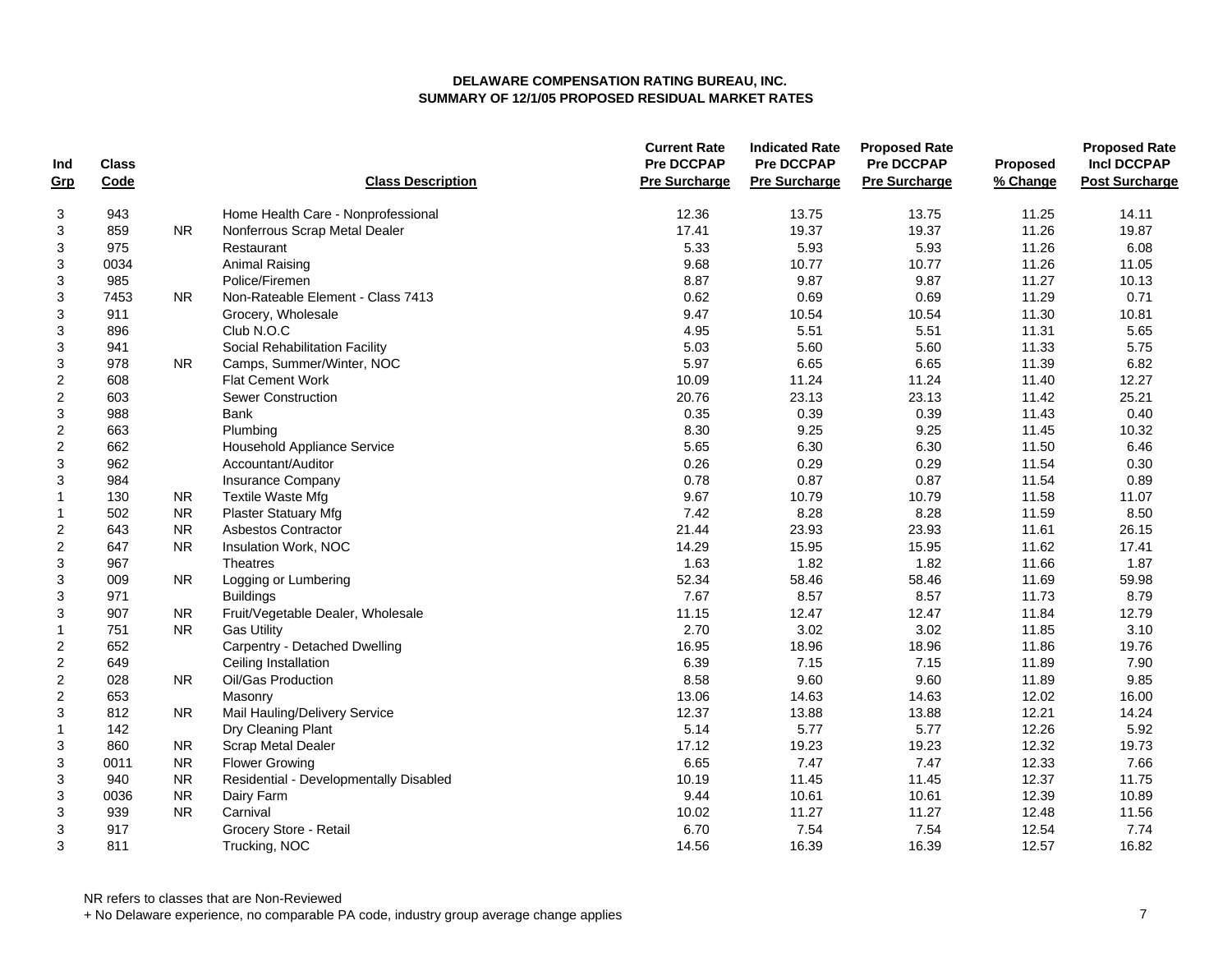| Ind                       | <b>Class</b> |           |                                                                       | <b>Current Rate</b><br><b>Pre DCCPAP</b> | <b>Indicated Rate</b><br><b>Pre DCCPAP</b> | <b>Proposed Rate</b><br><b>Pre DCCPAP</b> | Proposed | <b>Proposed Rate</b><br><b>Incl DCCPAP</b> |
|---------------------------|--------------|-----------|-----------------------------------------------------------------------|------------------------------------------|--------------------------------------------|-------------------------------------------|----------|--------------------------------------------|
| Grp                       | Code         |           | <b>Class Description</b>                                              | <b>Pre Surcharge</b>                     | <b>Pre Surcharge</b>                       | <b>Pre Surcharge</b>                      | % Change | <b>Post Surcharge</b>                      |
| 3                         | 4777         |           | <b>Explosives Distributor</b>                                         | 14.56                                    | 16.20                                      | 16.39                                     | 12.57    | 16.82                                      |
| $\mathsf 3$               | 954          |           | Security/Investigative Agency                                         | 6.36                                     | 7.16                                       | 7.16                                      | 12.58    | 7.35                                       |
| 3                         | 934          |           | Auto Parts/Accessory Store                                            | 4.76                                     | 5.36                                       | 5.36                                      | 12.61    | 5.50                                       |
| 3                         | 959          |           | Veterinarians                                                         | 3.22                                     | 3.63                                       | 3.63                                      | 12.73    | 3.72                                       |
| 3                         | 818          |           | <b>Auto Dealers</b>                                                   | 5.23                                     | 5.90                                       | 5.90                                      | 12.81    | 6.05                                       |
| $\mathsf 3$               | 920          |           | Jewelry Store                                                         | 0.93                                     | 1.05                                       | 1.05                                      | 12.90    | 1.08                                       |
| $\mathbf{1}$              | 404          | NR.       | Steel Mfg                                                             | 8.55                                     | 9.66                                       | 9.66                                      | 12.98    | 9.91                                       |
| $\mathbf{1}$              | 721          | <b>NR</b> | Railroad Operation, NOC                                               | 20.57                                    | 23.24                                      | 23.24                                     | 12.98    | 23.84                                      |
| 3                         | 804          |           | <b>School Bus Operation</b>                                           | 5.53                                     | 6.25                                       | 6.25                                      | 13.02    | 6.41                                       |
| 3                         | 945          |           | <b>Hotel Restaurant</b>                                               | 5.89                                     | 6.66                                       | 6.66                                      | 13.07    | 6.83                                       |
| $\mathfrak{S}$            | 0012         |           | <b>Flower Growing</b>                                                 | 9.64                                     | 10.90                                      | 10.90                                     | 13.07    | 11.18                                      |
| $\ensuremath{\mathsf{3}}$ | 821          |           | <b>Beverage Distributor</b>                                           | 11.15                                    | 12.61                                      | 12.61                                     | 13.09    | 12.94                                      |
| $\mathbf{1}$              | 544          |           | Temp Labor - Light Industrial                                         | 12.90                                    | 14.59                                      | 14.59                                     | 13.10    | 14.97                                      |
| 3                         | 942          |           | Home Health Care - Professional                                       | 5.33                                     | 6.03                                       | 6.03                                      | 13.13    | 6.19                                       |
| 3                         | 995          |           | <b>Sanitation Services</b>                                            | 15.73                                    | 17.81                                      | 17.81                                     | 13.22    | 18.27                                      |
| 3                         | 879          | NR.       | Contract Packaging - Temporary Staffing Class                         | 6.34                                     | 7.68                                       | 7.18                                      | 13.25    | 7.37                                       |
| 3                         | 923          | <b>NR</b> | <b>Contract Packaging</b>                                             | 6.34                                     | 7.18                                       | 7.18                                      | 13.25    | 7.37                                       |
| 3                         | 969          |           | <b>Outdoor Amusements</b>                                             | 8.76                                     | 9.93                                       | 9.93                                      | 13.36    | 10.19                                      |
| 3                         | 808          |           | Parcel Delivery                                                       | 16.15                                    | 18.31                                      | 18.31                                     | 13.37    | 18.79                                      |
| 3                         | 946          |           | Temp Labor - Medical Staffing                                         | 7.37                                     | 8.36                                       | 8.36                                      | 13.43    | 8.58                                       |
| $\mathsf 3$               | 964          |           | Sheltered Workshops                                                   | 4.16                                     | 4.72                                       | 4.72                                      | 13.46    | 4.84                                       |
| 3                         | 809          |           | <b>Fuel Distribution</b>                                              | 8.54                                     | 9.69                                       | 9.69                                      | 13.47    | 9.94                                       |
| 3                         | 862          | <b>NR</b> | <b>Recycling Center</b>                                               | 15.34                                    | 17.43                                      | 17.43                                     | 13.62    | 17.88                                      |
| 3                         | 880          |           | Theatres                                                              | 8.00                                     | 9.09                                       | 9.09                                      | 13.63    | 9.33                                       |
| $\mathbf{1}$              | 110          | <b>NR</b> | Ice Cream Mfg                                                         | 6.66                                     | 7.57                                       | 7.57                                      | 13.66    | 7.77                                       |
| $\mathbf{1}$              | 166          | NR.       | Canvas/Burlap Products Mfg                                            | 5.19                                     | 5.91                                       | 5.91                                      | 13.87    | 6.06                                       |
| 3                         | 805          | <b>NR</b> | Milk Hauling - By Contractor                                          | 9.15                                     | 10.42                                      | 10.42                                     | 13.88    | 10.69                                      |
| 3                         | 981          |           | Slot Machine Gambling                                                 | 5.40                                     | 6.15                                       | 6.15                                      | 13.89    | 6.31                                       |
| $\mathsf 3$               | 925          |           | Hardware Stores - Retail                                              | 3.35                                     | 3.82                                       | 3.82                                      | 14.03    | 3.92                                       |
| 3                         | 801          |           | Stable                                                                | 12.68                                    | 14.51                                      | 14.51                                     | 14.43    | 14.89                                      |
| $\ensuremath{\mathsf{3}}$ | 918          |           | Bakery Shop - Retail                                                  | 5.18                                     | 5.93                                       | 5.93                                      | 14.48    | 6.08                                       |
| 3                         | 890          |           | <b>Electrical Supplies Dealer</b>                                     | 0.81                                     | 0.93                                       | 0.93                                      | 14.81    | 0.95                                       |
| $\mathbf{1}$              | 485          | NR.       | Communications, Search, Detection, or Signal Processing Equipment Mfc | 3.57                                     | 4.10                                       | 4.10                                      | 14.85    | 4.21                                       |
| 3                         | 825          | <b>NR</b> | Auto Storage Garage                                                   | 7.12                                     | 8.19                                       | 8.19                                      | 15.03    | 8.40                                       |
| 3                         | 889          |           | Clerical Office - Temporary Staffing Class                            | 0.73                                     | 0.81                                       | 0.84                                      | 15.07    | 0.86                                       |
| 3                         | 953          |           | <b>Clerical Office</b>                                                | 0.73                                     | 0.84                                       | 0.84                                      | 15.07    | 0.86                                       |
| 3                         | 005          | NR.       | <b>Tree Pruning</b>                                                   | 31.17                                    | 35.91                                      | 35.91                                     | 15.21    | 36.84                                      |
| 3                         | 803          | <b>NR</b> | <b>Taxicab Companies</b>                                              | 31.60                                    | 36.42                                      | 36.42                                     | 15.25    | 37.37                                      |
| 3                         | 877          | <b>NR</b> | Department Stores - Temporary Staffing Class                          | 4.78                                     | 5.43                                       | 5.51                                      | 15.27    | 5.65                                       |